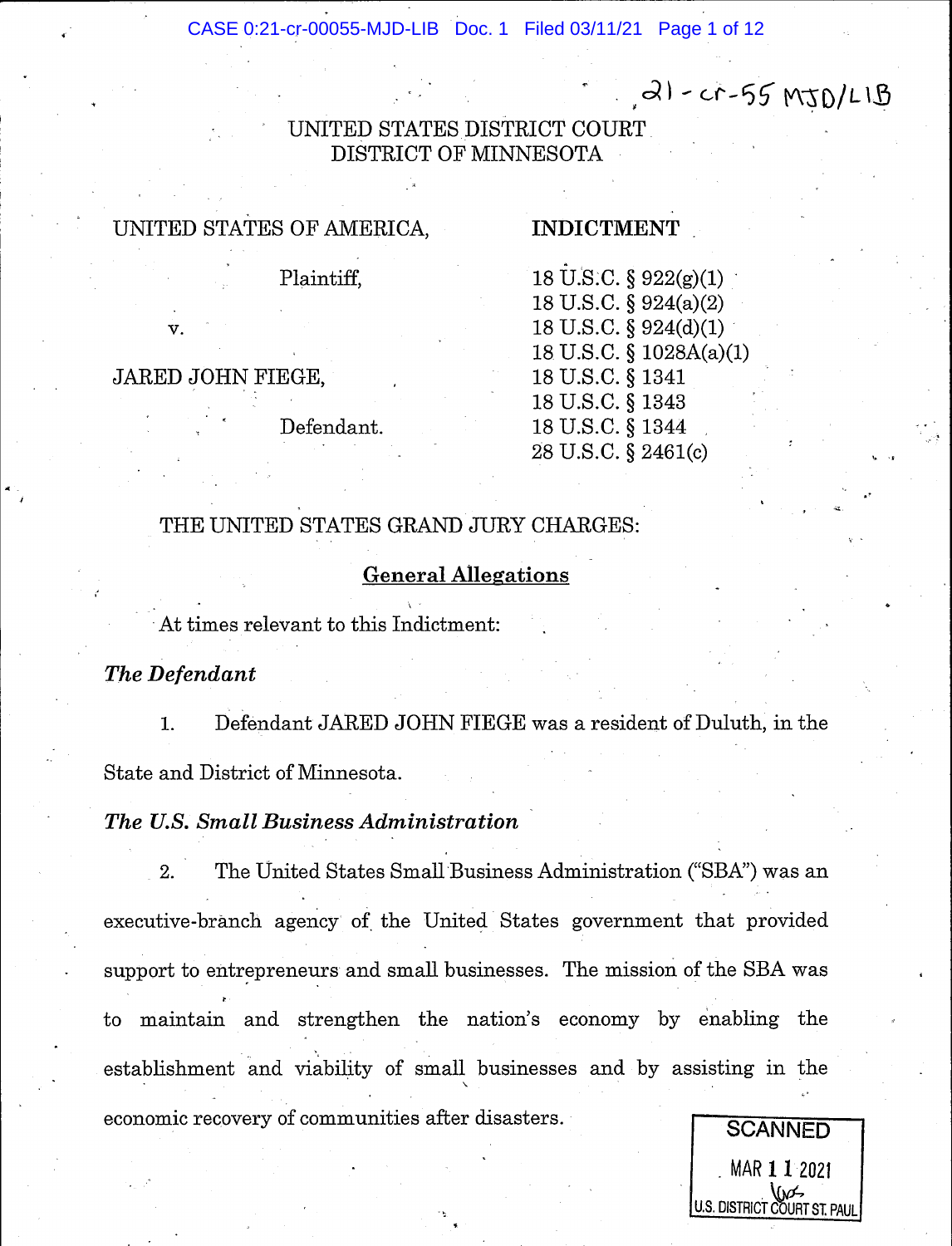3. As part of this effort, the SBA enabled and provided for loans through banks, credit unions, and other lenders. These loans have government-backed guarantees.

#### CARES Act and the Economic Injury Disaster Relief Program

4. The Economic Injury Disaster Loan ("EIDL") Program was an SBA program that provided low-interest financing to small businesses, renters, and. homeowners in regions affected by declared disasters.

I

5. The Coronavirus Aid, Relief, and Economic Security ("CARES") Act was a federal law enacted in March 2O2O and designed to provide emergency financial assistance to the millions of Americans who are suffering the economic effects caused by the COVID-19 pandemic.

6. One source of relief provided by the CARES Act was the . authorization for the SBA to provide EIDLs to eligible small businesses experiencing substantial financial disruption due to the COVID-19 pandemic.

7. In addition, the CARES Act authorized the SBA to issue advances ' of up to \$10,000 to small businesses within three days of applying for an EIDT,. If awarded, EIDL advances did not have to be repaid.

8. In order to obtain an EIDL and an EIDL advance, a qualifying business was required to submit an application to the SBA and provide. information about its operations. The applicant was required to certify that all

 $\overline{2}$ 

'<br>'2010<br>'2010

 $\mathcal{C}$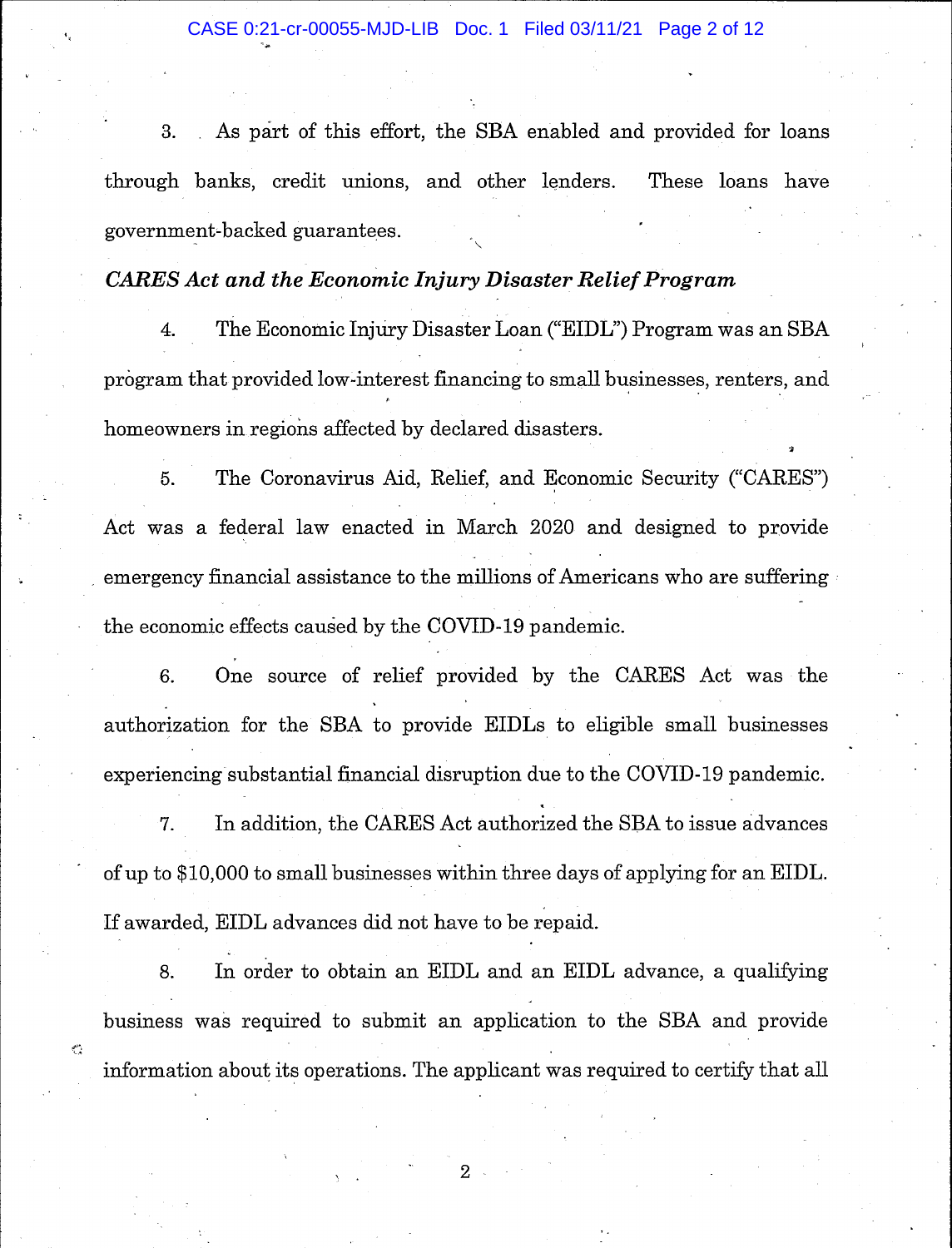information in the application was true and correct to the best of the applicant's knowledge.

j

9. EIDL applications were submitted directly to the' SBA and processed. by the agency with support from a government contractor, Rapid. Finance. Any funds issued under an EIDL or advance were issued directly by 1 'the SBA into bank accounts designated by the applicant.

#### Unemployment Insurance

10. Whereas the EIDL program was designed to assist businesses, Unemployment Insurance ("UI") was a cash benefits program designed to assist individuals. UI was a joint state-federal'program pursuant to which eligible individuals who have lost employment earnings could apply for cash benefits. The Department of Employment and Economic Development ("DEED") administered UI benefits in Minnesota.

#### **Relevant Financial Institutions**

11. Bank 1 was a financial institution based in the State of Minnesota holding deposits insured by the Federal Deposit Insurance Corporation.

12. Bank 2 was a financial institution based in the State of Virginia holding deposits insured by the Federal Deposit Insurance Corporation.

13. Bank 3 was a financial institution based in the State of South Dakota holding deposits insured by the Federal Deposit Insurance Corporation.

',3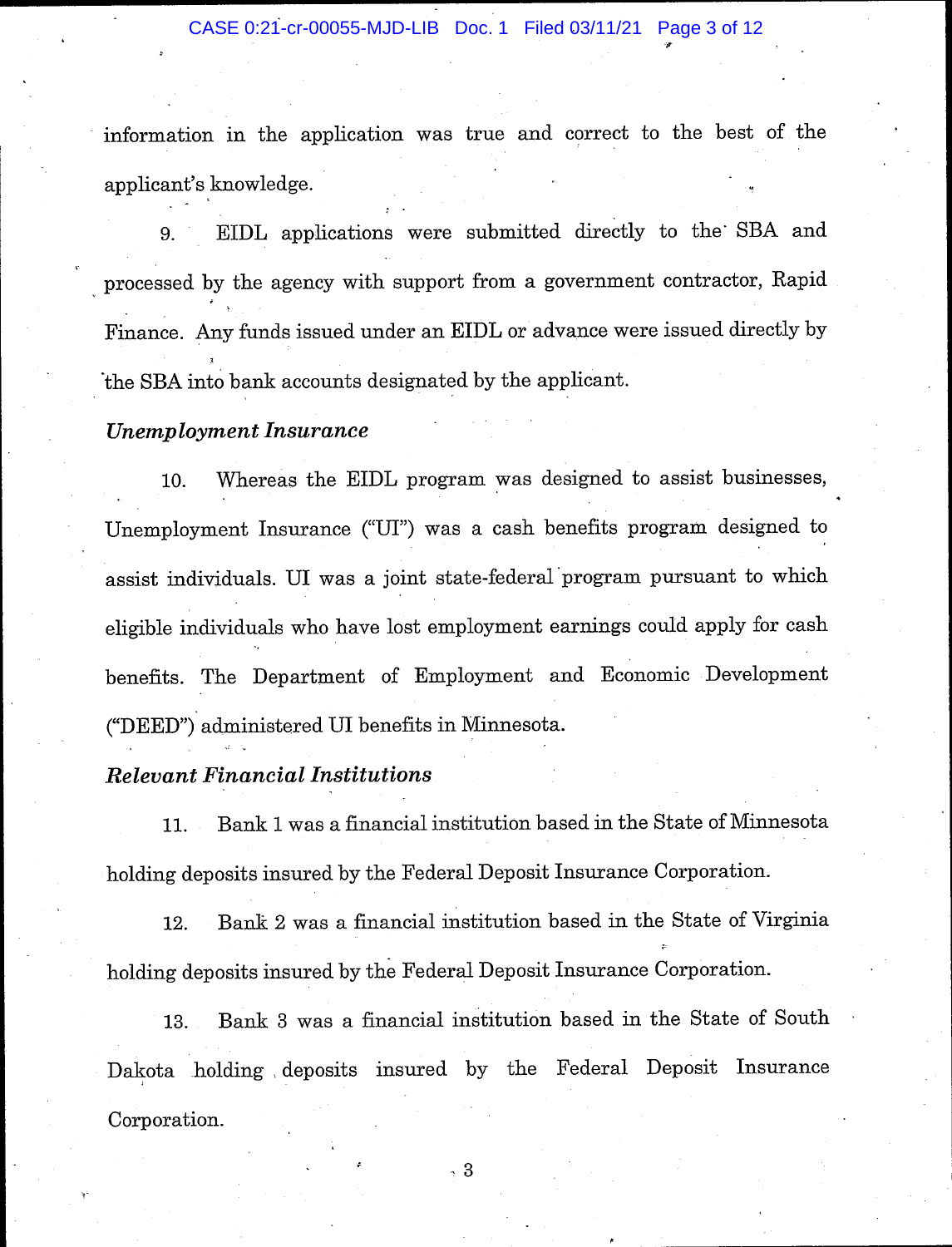#### The Defendant's Scheme to Defraud

 $.14.$ From at least in or about April 2020 and continuing through August 2020, in the State and District of Minnesota and elsewhere, FIEGE knowingly and intentionally devised and executed a scheme and artifice to defraud individuals, financial institutions, and state and federal government programs, all by means of materially false and fraudulent pretenses, representations, promises and omissions.

15. The manner in which FIEGE enacted his scheme to defraud was through identity theft of at least twenty-five real individuals, including but not limited to T.L., R.L., E.S., and C.J.

16. For example, FIEGE submitted applications for UI benefits using a: the names, birth dates, and social security numbers belonging to real persons without their knowledge or consent. In order to apply for EIDL assistance and advances, FIEGE also invented'fictional business entities, which he linked to the identities of real persons without their knowledge or consent.

17. FIEGE established bank accounts with Bank 1 and requested bank cards be issued by mail to allow him to withdraw significant amounts of cash from those accounts

18. In some instanceg, FIEGE submitted the fraudulent UI and EIDL applications with phone numbers and email addresses he had access and control over, which he would. then use to impersonate the people whose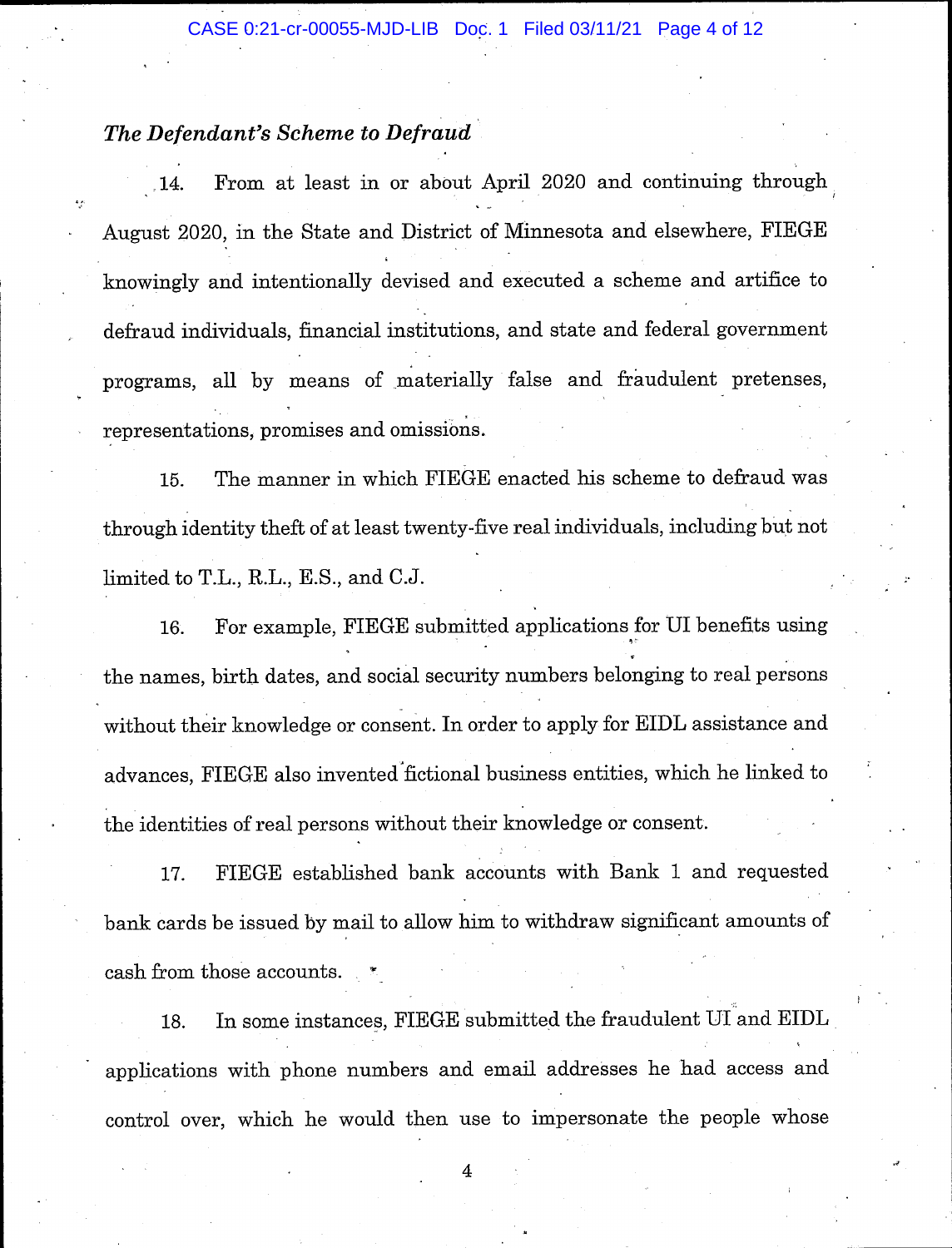identities he had used. FIEGE possessed numerous cell phones and registered numerous email addresses which he used in order to impersonate others. FIEGE also possessed and used fraudulent passports to impersonate certain victims, providing them as means of identity verification.

\

19. In other instances, FIEGE submitted fraudulent UI and EIDL applications with mailing addresses which did not belong to the persons whose identities he used, so that he could, physically steal mail from the mailboxes at those addresses to receive bank cards or other account information.

#### COUNTS 1-5 (Mail Fraud)

, :

20. The grand jury incorporates paragraphs 1 through 19 as if fully set forth herein.

21. On or about the dates set forth below, in the State and District of Minnesota, the defendant,

#### JARED JOHN FIEGE,

did knowingly and unlawfully devise and participate in a scheme and artifice to defraud and to obtain money and property by means of materially false and fraudulent pretenses, representations, omissions, and promises, which scheme and artifice is set forth above; and for the purpose of executing and attempting to execute the above-described. scheme and artifice to defraud., knowingly caused to be sent, delivered, and moved by the United States Postal Service.

 $\overline{5}$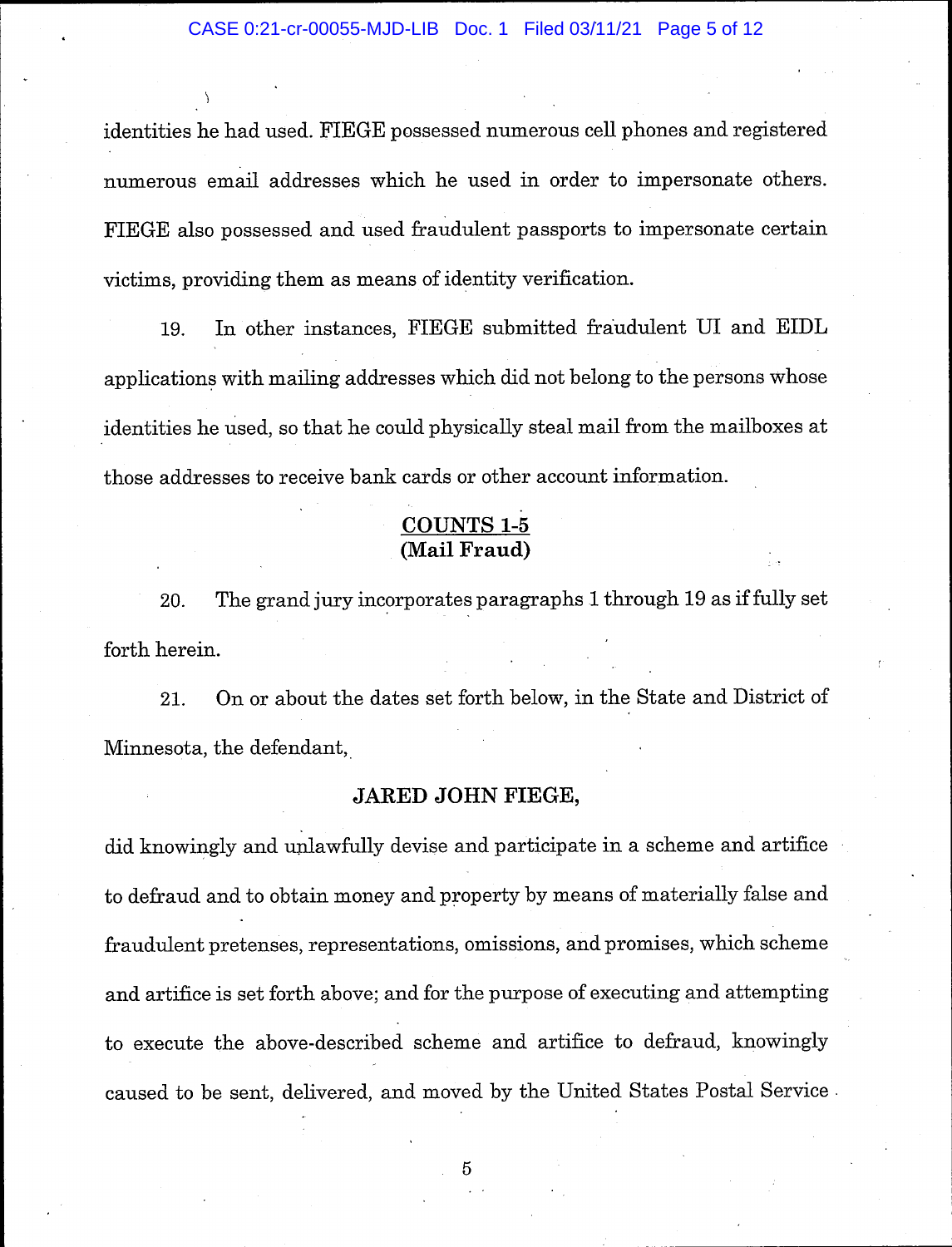,':f

and commercial interstate carrier, according to the directions therein, various mailings, items and things, including, but not limited to, the mailings described below:

|                | <b>Count Date of Mailing</b> | Mailing                                          |  |  |
|----------------|------------------------------|--------------------------------------------------|--|--|
|                | $\sim$ (on or about)         |                                                  |  |  |
|                | May 1, 2020                  | A letter from Bank 1 containing a bank card for  |  |  |
|                |                              | the fraudulent account established by FIEGE      |  |  |
|                |                              | using R.L.'s identity in connection with a UI    |  |  |
|                |                              | application he made in R.L.'s name.              |  |  |
| $\overline{2}$ | June 8, 2020                 | A bank card mailed by Bank 2 for the fraudulent  |  |  |
|                |                              | bank account established by FIEGE in C.J.'s      |  |  |
|                |                              | <i>identity.</i>                                 |  |  |
| $\mathbf{B}$   | June 10, 2020                | A bank card mailed by Bank 2 for the fraudulent  |  |  |
|                |                              | bank account established by FIEGE in T.L.'s      |  |  |
|                |                              | <i>identity.</i>                                 |  |  |
| 4              | June 23, 2020                | A bank card mailed by Bank 2 for the fraudulent  |  |  |
|                |                              | account established by FIEGE in E.S.'s identity. |  |  |
| 5              | On or between                | A bank card mailed by Bank 3 for the fraudulent  |  |  |
|                | July 22, 2020 and            | account established by FIEGE in R.L.'s identity. |  |  |
|                | August 3, 2020               |                                                  |  |  |

All in violation of Title 18, United States Code, Section 1341.

#### UNTS 6-9 (Wire Fraud)

22. Paragraphs 1 through 19 are incorporated by reference as if fully set forth herein.

' 23. Beginning in or around April 2020, and continuing until at least in or around August 2020, in the State and District of Minnesota, and elsewhere, the defendant,

## JARED JOHN FIEGE,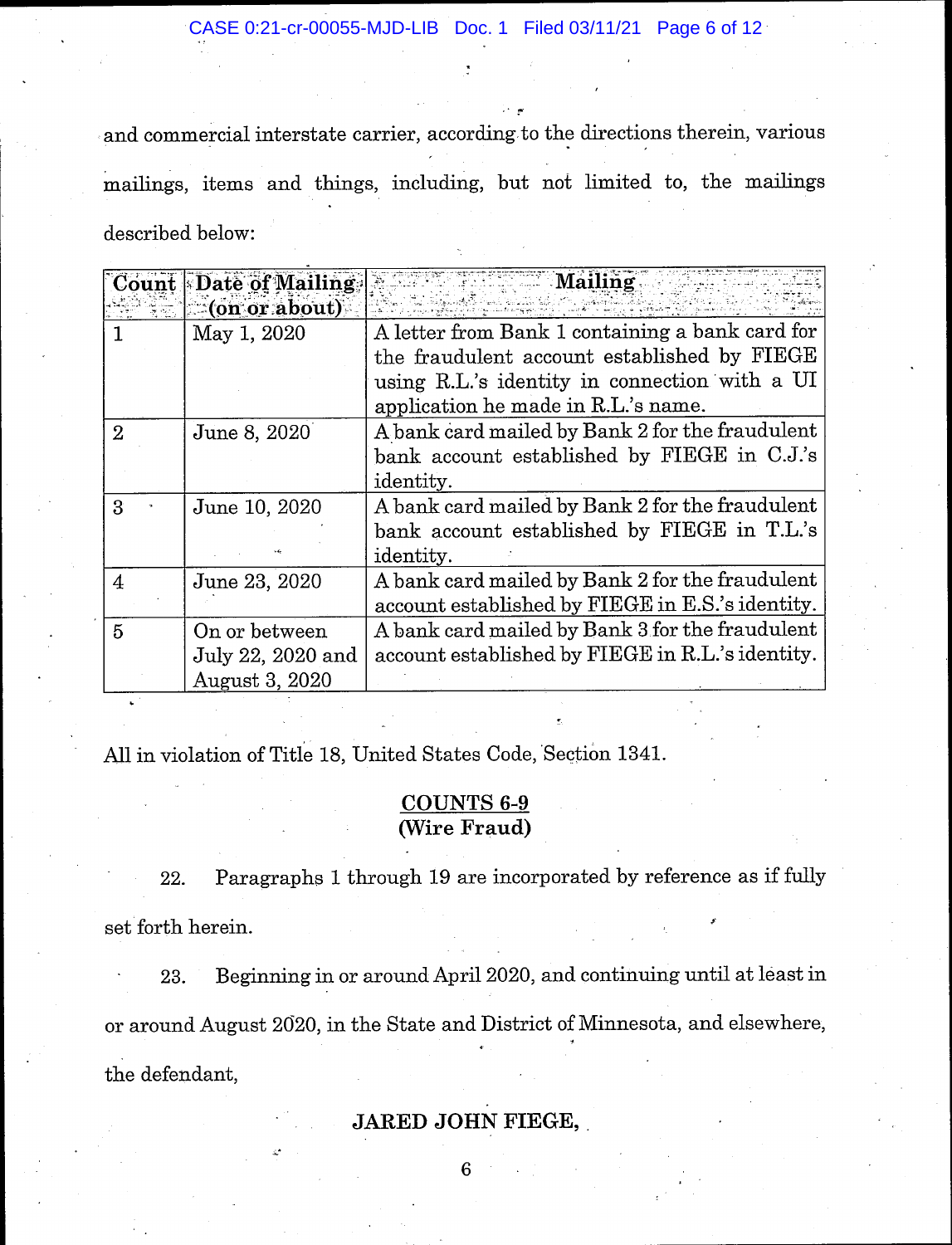did knowingly and unlawfully devise and participate in a scheme and artifice to defraud and to obtain money and property by means of materially false and fraudulent pretenses, representations, omissions, and promises, which scheme and artifice is set forth above; and for the purpose of executing and attempting to execute the above-described scheme and artifice to defraud, knowingly transmitted and caused to be transmitted by means of wire communications in interstate and foreign commerce, certain writings, signs, signals, and sounds, iincluding, but not limited to, the wires described below:

| <b>Count</b> | Date of Wire<br>(on or about) | Wire                                             |
|--------------|-------------------------------|--------------------------------------------------|
| -6           | June 20, 2020                 | Electronic submission by FIEGE of<br>EIDL        |
|              |                               | application to SBA for fictional business entity |
|              |                               | using $C.J.'s$ identity.                         |
| 7            | June 23, 2020                 | Electronic submission by FIEGE of EIDL           |
|              |                               | application to SBA for fictional business entity |
|              |                               | using $E.S.'s$ identity                          |
| 8            | June 23, 2020                 | Electronic submission by FIEGE of EIDL           |
|              |                               | application to SBA for fictional business entity |
|              |                               | using T.L.'s identity                            |
| 9            | June 26, 2020                 | Electronic submission by FIEGE of EIDL           |
|              |                               | application to SBA for fictional business entity |
|              |                               | using $R.L.'s$ identity                          |

All in violation of Title 18, United States Code, Section 1343.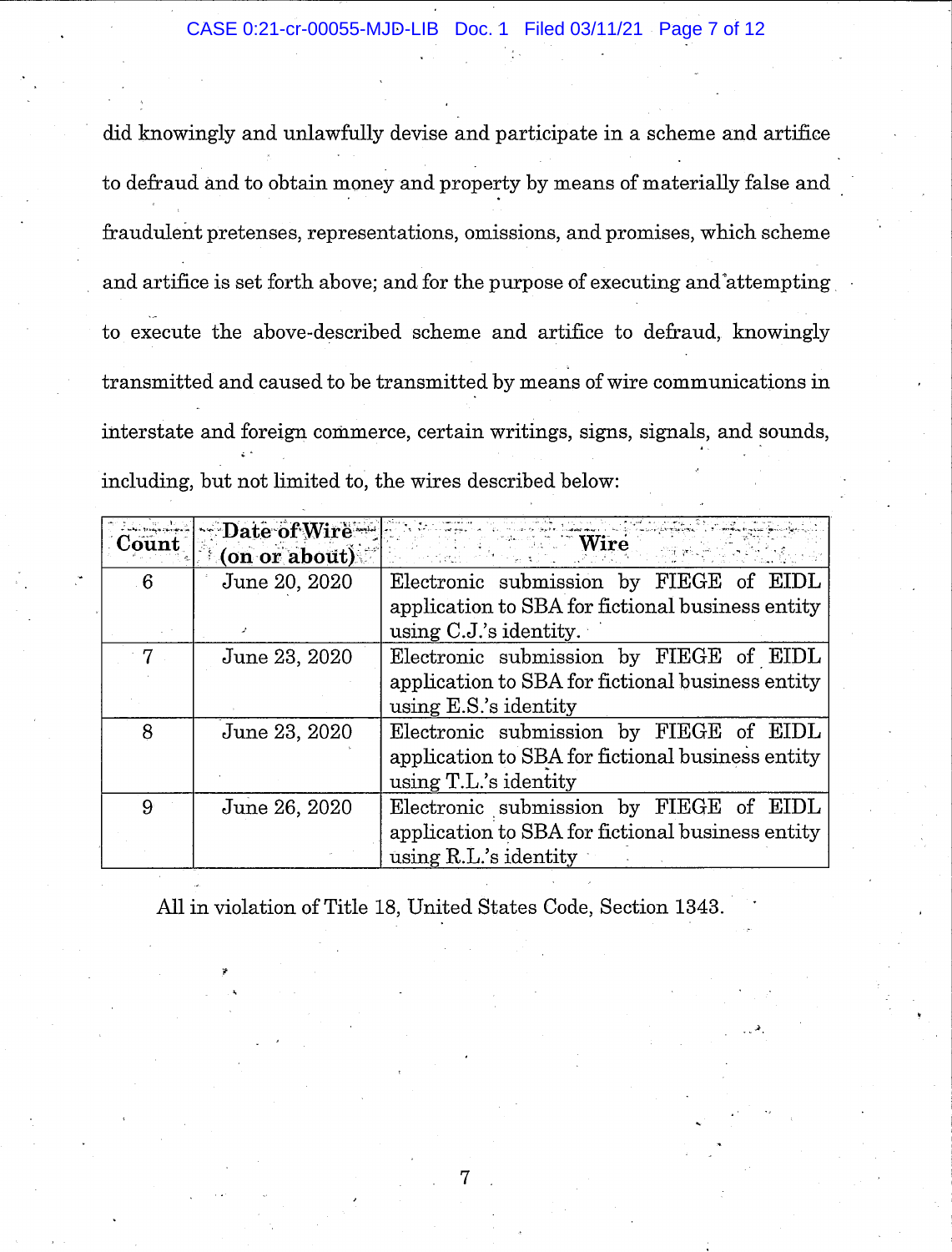### COUNTS 10-11 (Bank Fraud)

24. The grand jury incorporates paragraphs 1 through 19 as if fully set forth herein.

25. On or about the dates set forth below. in the State and District of Minnesota, the defendant,

#### JARED JOHN FIEGE.

did knowingly and unlawfully devise and participate in a scheme and artifice to defraud the below-listed financial institutions, which are financial institutions then holding deposits insured by the Federal Deposit Insurance Corporation, and to obtain the moneys, funds, and assets owned by and under the custody and control of those below-listed financial institutions, by means of materially false and fraudulent pretenses, representations, and promises, as set forth below:

| Count | Date          | Financial   | <b>False and Fraudulent Pretenses,</b>  |  |
|-------|---------------|-------------|-----------------------------------------|--|
|       | (on or        | Institution | <b>Representations, and Promises</b>    |  |
|       | about)        |             |                                         |  |
| 10    | July 24, 2020 | Bank 2      | FIEGE identified himself to Bank 2 as   |  |
|       |               |             | C.J. in order to lift an account hold   |  |
|       |               |             | related to fraudulent deposits FIEGE    |  |
|       |               |             | had made of four stolen checks into an  |  |
|       |               |             | account FIEGE held in C.J.'s name.      |  |
| 11    | August 10,    | Bank 2      | FIEGE identified himself to Bank 2 as   |  |
|       | 2020          |             | C.J. and provided C.J.'s date of birth  |  |
|       |               |             | and social security number in an effort |  |
|       |               |             | to make funds available in the account  |  |
|       |               |             | FIEGE held in C.J.'s name.              |  |

All in violation of Title 18, United States Code, Section 1344.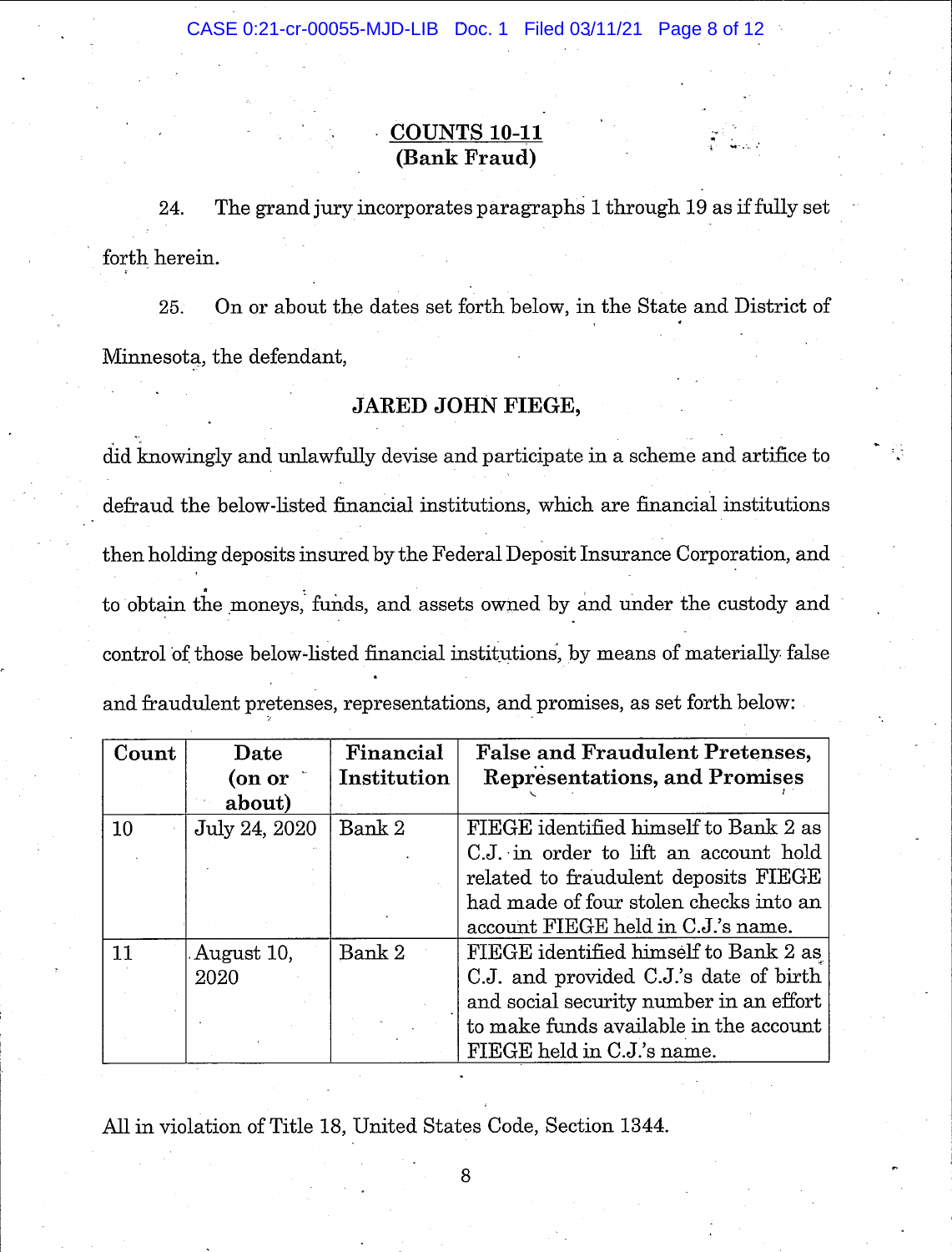#### COUNTS 12-15 . (Aggravated Identity Theft)

26. The grand jury incorporates paragraphs 1 through 19 as if fully set forth herein.

27. On or about the dates set forth below, in the State and District of Minnesota, the defendant,

## JARED JOHN FIEGE,

did knowingly and unlawfully transfer, possess, and use the below-listed means of identification of another person, during and in relation to a felony violations enumerated in Title 18, United States Code, Section 1028A(c), to-wit: wire fraud, mail fraud, and bank fraud, as set forth below:

| Count | $\blacksquare$ Date $\blacksquare$ | Means of Identification                           |  |  |
|-------|------------------------------------|---------------------------------------------------|--|--|
|       | $\sim$ (on or about) $\sim$        |                                                   |  |  |
| 12    | June 20, 2020                      | FIEGE used the name, date of birth, and social    |  |  |
|       |                                    | security number belonging to C.J. to apply for an |  |  |
|       |                                    | EIDL, as referenced in Count 6.                   |  |  |
| 13    | June 23, 2020                      | FIEGE used the name, date of birth, and social    |  |  |
|       |                                    | security number belonging to E.S. to apply for an |  |  |
|       |                                    | EIDL, as referenced in Count 7.                   |  |  |
| 14    | June 23, 2020                      | FIEGE used the name, date of birth, social        |  |  |
|       |                                    | security number belonging to T.L. to apply for an |  |  |
|       |                                    | EIDL, as referenced in Count 8.                   |  |  |
| 15    | June 26, 2020                      | FIEGE used the name, date of birth, and social    |  |  |
|       |                                    | security number belonging to R.L. to apply for an |  |  |
|       |                                    | EIDL, as referenced in Count 9.                   |  |  |

AII in violation of Title 18, United States Code, Section 1028A(a)(1).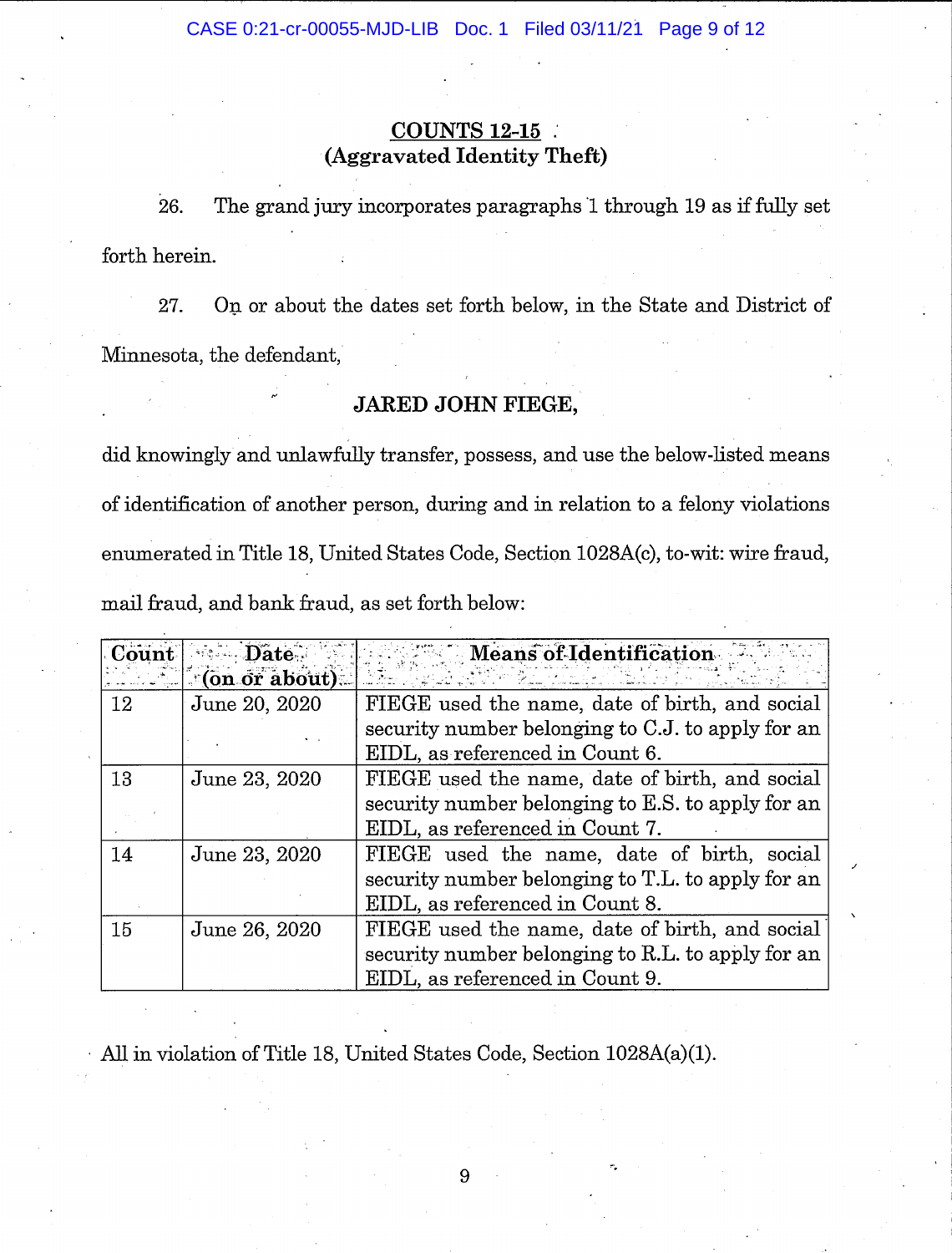# COUNT 1

## (Felon in Possession of a Firearm)

.

s

28. The grand jury incorporates paragraphs 1 through 19 as if fully set forth herein.

29. On or about August 31, 2020, in the. State and District of Minnesota, the defendant,

## JARED JOHN FIEGE,

having previously been convicted of the following crimes, each of which was punishable by imprisonment for a term exceeding one year, namely,

| Offense          | <b>Place of Conviction</b><br><u> 1922 actor Season and the start of the Season (On or About) in</u> | Date of Conviction |
|------------------|------------------------------------------------------------------------------------------------------|--------------------|
| Theft by Swindle | St. Louis County, MN                                                                                 | December 11, 2017  |
| $\mid$ Theft     | Crow Wing County, MN                                                                                 | October 3, 2011    |

and knowing that he had been convicted of at least one crime punishable by imprisonment for a term exceeding one year and further, knowing that he was subject to court orders restraining him from harassing, stalking, or threatening another, knowingly possessed., in and affecting interstate commerce, two firearms: a Glock 43, 9 mm handgun, serial number BDYB166, and a Sig Sauer handgun, serial number 66A569604, all in violation of Title 18, United States Code, Sections  $922(g)(1)$  and  $924(a)(2)$ .

> 10 !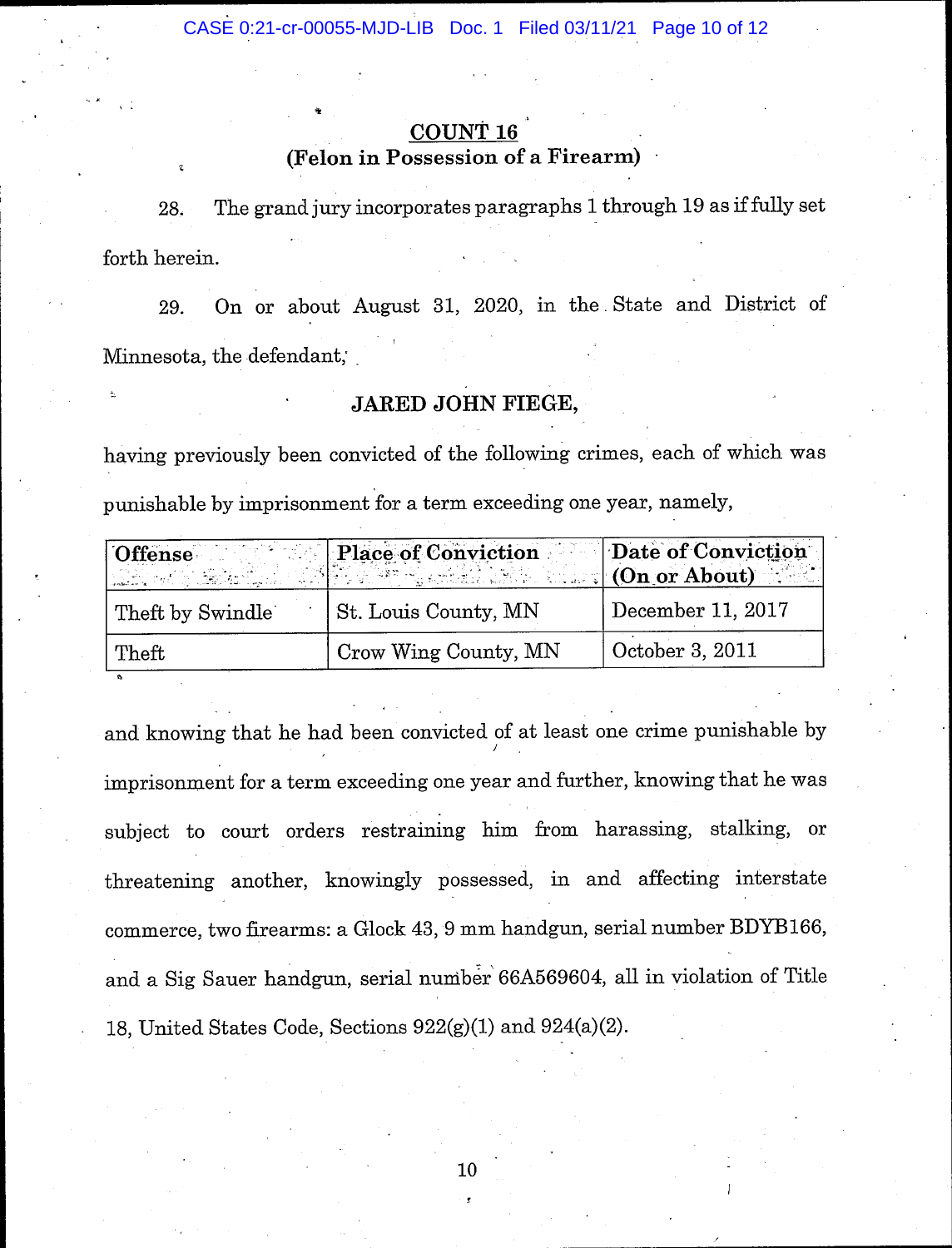#### FORFEITURE ALLEGATIONS

I

30. Upon conviction of any of Counts 1 through 9 of this Indictment, mail fraud and wire fraud, the defendant shall forfeit to the United States pursuant to Title 18, United States Code, Section  $981(a)(1)(C)$ , as incorporated by Title 28, United States Code, Section 246!, any property constituting, or derived from, proceeds traceable to the violations of Title 18, United States Code, Section 1341 or violations of Title 18, United States Code, Section 1343, including, but not limited to: a 2005 Ford  $F-150$  (VIN#1FTPW145X5FBO5707) and \$189,796.00 in U.S. Currency seized on or around August 3L, 2020.

31. Upon conviction of any of Counts 1 through 9, if affecting <sup>a</sup> financial institution, or Counts 10 through 11 of this Indictment, bank fraud, the defendant shall forfeit to the United States pursuant to Title 18, United States Code, Section 982(a)(2)(A), any property constituting, or derived from, proceeds the person obtained directly or indirectly, as the result of violations of Title 18,,United States Code, Section 1341 or Title 18, United States Code, Section 1343, or Title 18, United States Code, Section 1344, including, but not limited to: a 2005 Ford F-150 (VIN #1FTPW145X5FB 05707) and \$189,796.00 in U.S. Currency seized on or around August 3L,2020.

32. If convicted of Count 16 of this Indictment. the defendant shall forfeit to the United States, pursuant to Title 18, United States Code, Section 924(d)(1), as incorporated by Title 28, United States Code, Section 2461(c), any